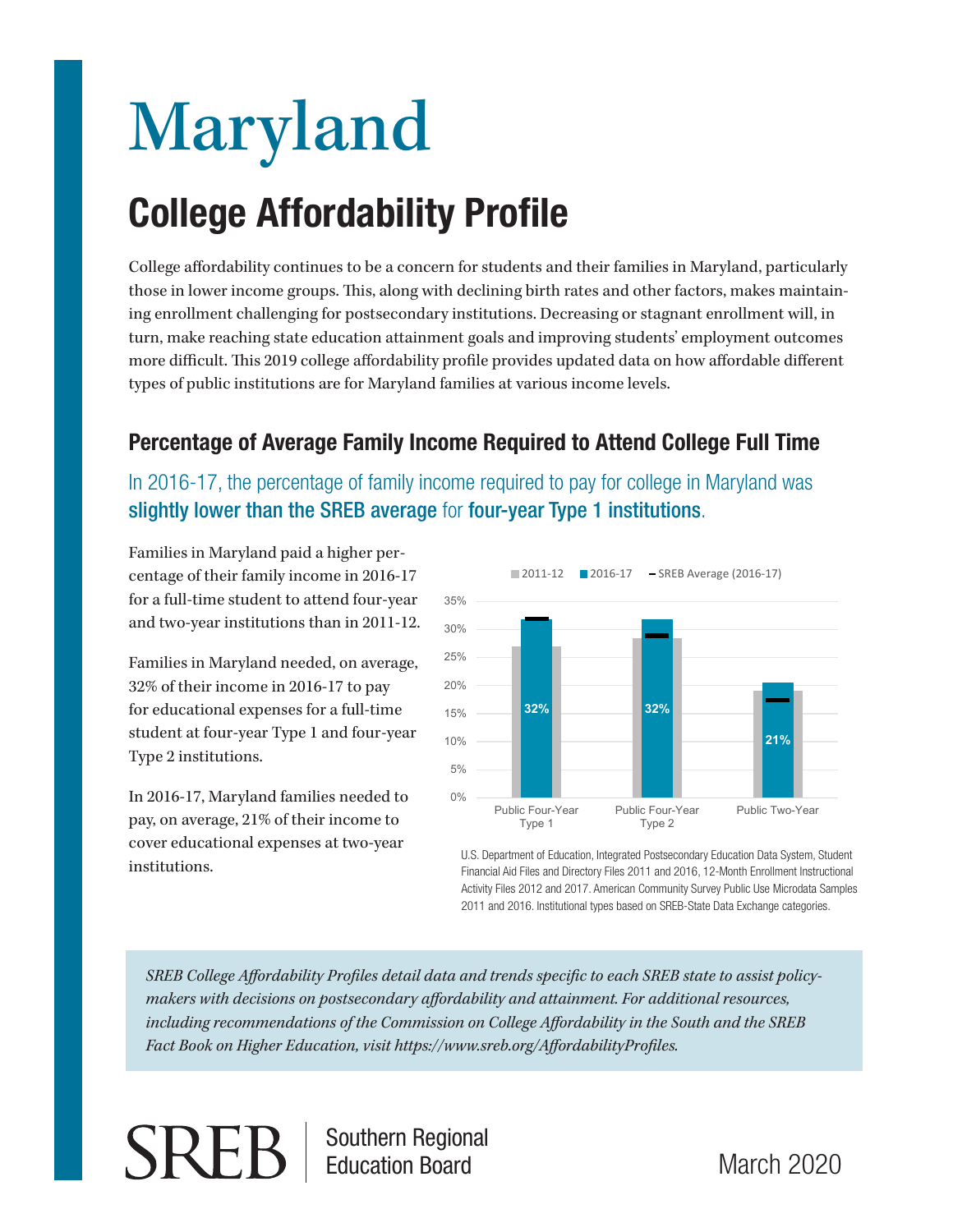#### **Distribution of Average Family Income**

Data on cost of attendance are collected using five income categories. In Maryland, students from families that **made over \$110,000** accounted for **the largest percentage of families in** 2011 and 2016.



Integrated Postsecondary Education Data System, Student Financial Aid Files and Directory Files 2011 and 2016.

## **Percentage of Income Required for Tuition at Lowest-Priced Colleges for Families Making Less Than \$30,000**

The percentage of income required for tuition and fees at the lowest-priced public institutions increased slightly from 2011-12 to 2016-17 for Maryland families making less than \$30,000.

For families making less than \$30,000, the cost of tuition and fees at the lowest-priced public institutions averaged 18% of income in 2016-17, compared to 16% in 2011-12. **19%**

The percentage of income for Maryland families making **U.S. Average 16% 17%** less than \$30,000 was lower than the national average in 2016-17, but equal to the national average in 2011-12.



U.S. Department of Education, Integrated Postsecondary Education Data System, Student Charges Data Files and Directory Files 2010 and 2015, 12-Month Enrollment Instructional Activity Data Files 2012 and 2017. American Community Survey Public Use Micro Sample Files 2011 and 2016.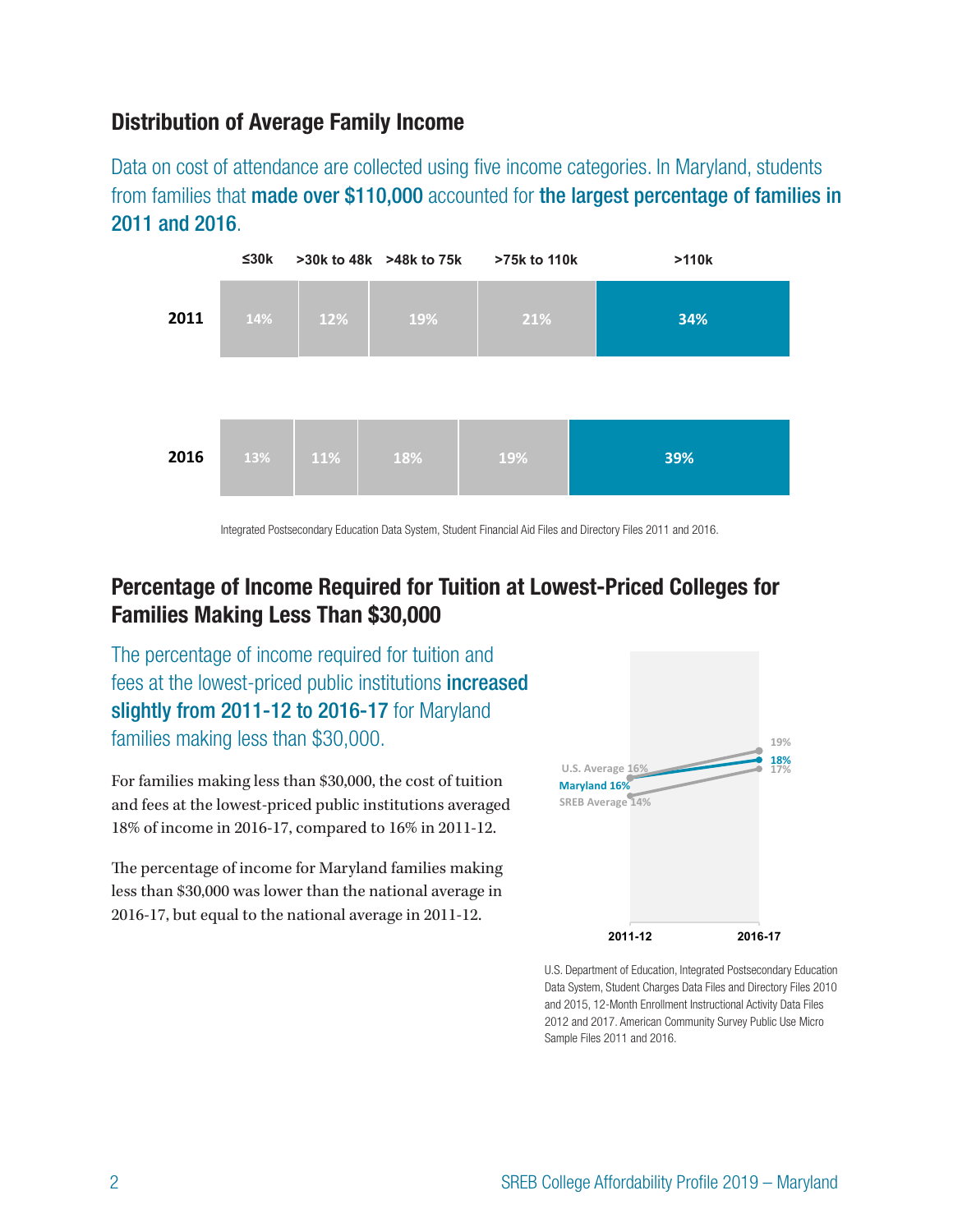#### **Net Price as a Percentage of Income, Public Four-Year Type 1 Institutions**

Maryland families in the **lowest income category** were the **most affected** by the increase in net price at four-year Type 1 institutions.



U.S. Department of Education, Integrated Postsecondary Education Data System, Student Financial Aid Files and Directory Files 2011 and 2016, 12-Month Enrollment Instructional Activity Files 2012 and 2017. American Community Survey Public Use Microdata Samples, 2011 and 2016. Institutional types based on SREB-State Data Exchange categories.

The increase in the percentage of income needed to pay for four-year Type 1 institutions in Maryland was much larger for families making less than \$30,000 than for any other income category.

Families making less than \$30,000 in 2011 needed 45% of their income to pay for educational expenses. In 2016 it was 60%. **32% 33% 29%**

Families making over \$110,000 only needed **20%** 10% of their income in 2011 and 12% in 2016 **10%** to cover expenses at these institutions. **12%**

#### **Net Price as a Percentage of Income, Public Four-Year Type 2 Institutions**

Maryland families making less than \$30,000 were the most affected by the rising cost **55%** of attendance at four-year Type 2 institutions.

The increase in the percentage of income **26% 28%** needed to pay for four-year Type 2 institutions in Maryland was larger for families making less than \$30,000 than for any other income category.  $\mathbf{m}$  $\mathbf{c}$ 

Families making less than \$30,000 in 2011 needed 55% of their income to pay for educational expenses. In 2016 it was 62%.

Families making over \$110,000 only needed 9% of their income in 2011 and 11% in 2016 to cover expenses at these institutions.



U.S. Department of Education, Integrated Postsecondary Education Data System, Student Financial Aid Files and Directory Files 2011 and 2016, 12-Month Enrollment Instructional Activity Files 2012 and 2017. American Community Survey Public Use Microdata Samples, 2011 and 2016. Institutional types based on SREB-State Data Exchange categories.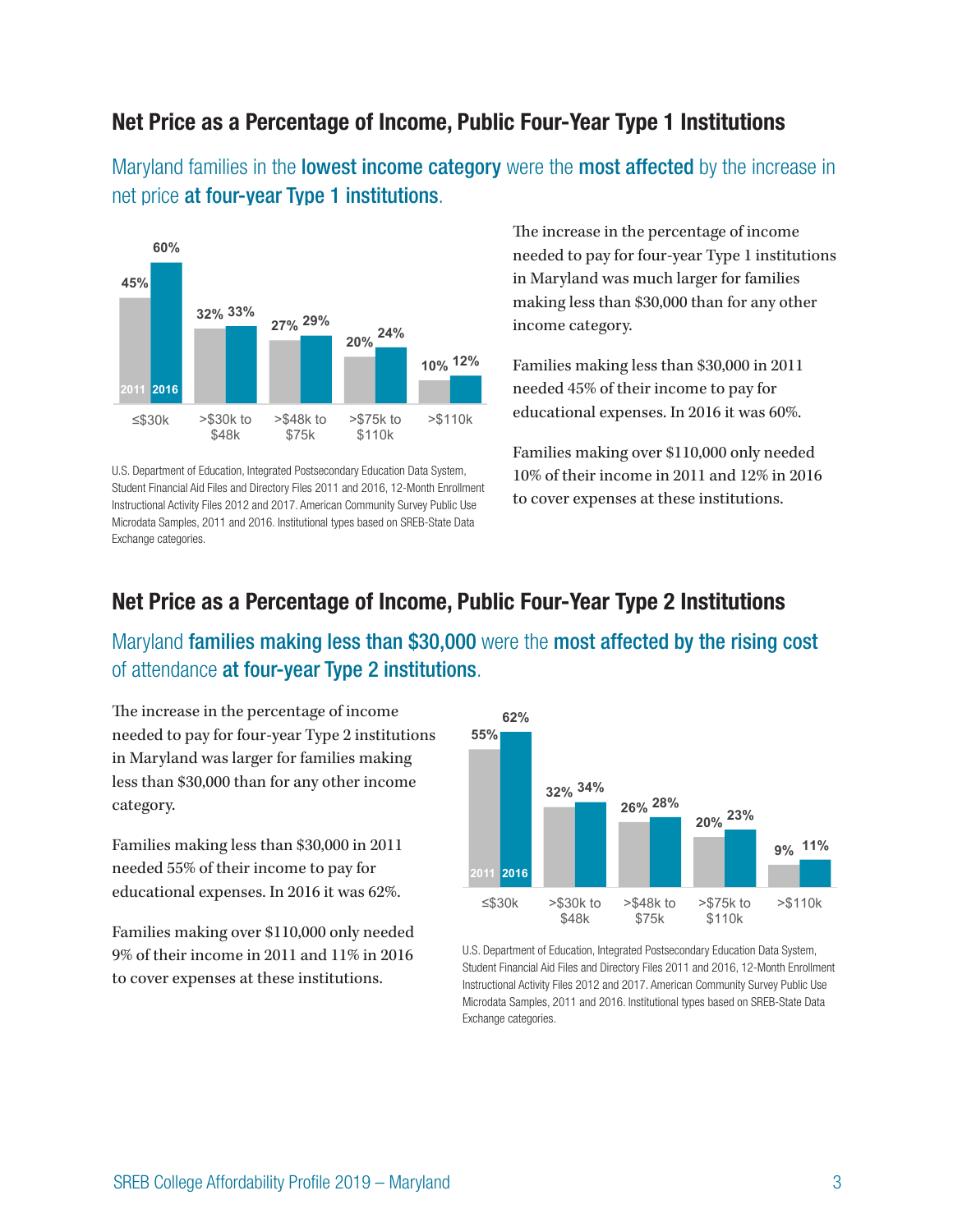#### **Net Price as a Percentage of Income, Public Two-Year Institutions**

The **percentage of income** that Maryland families needed to pay for educational expenses at two-year institutions increased slightly from 2011 to 2016.



U.S. Department of Education, Integrated Postsecondary Education Data System, Student Financial Aid Files and Directory Files 2011 and 2016, 12-Month Enrollment Instructional Activity Files 2012 and 2017. American Community Survey Public Use Microdata Samples, 2011 and 2016. Institutional types based on SREB-State Data Exchange categories.

The increase in the percentage of income needed to pay for two-year institutions in Maryland was larger for families making less than \$30,000 than for any other income category.

At Maryland's two-year institutions, families making less than \$30,000 in 2011 needed 40% of their income to pay for educational expenses. In 2016 it was 44%.

Families making over \$110,000 only needed 6% of their income in 2011 and 7% in 2016 to cover expenses at these institutions.

#### **State Financial Aid Per Student**

Maryland awarded less need-based aid in 2016-17 per full-time-equivalent (FTE) student than the SREB and national averages. However, need-based aid increased from 2011-12 to 2016-17.

|                        | <b>Need Only</b> | <b>Need and Merit</b> | <b>Merit Only</b> | <b>Special Purpose</b> |
|------------------------|------------------|-----------------------|-------------------|------------------------|
| Maryland (2011-12)     | \$226            | \$95                  | \$13              | \$3                    |
| Maryland (2016-17)     | \$308            | \$55                  | <b>NA</b>         | \$12                   |
| SREB Average (2016-17) | \$351            | \$137                 | \$397             | \$69                   |
| U.S. Average (2016-17) | \$382            | \$225                 | \$163             | \$44                   |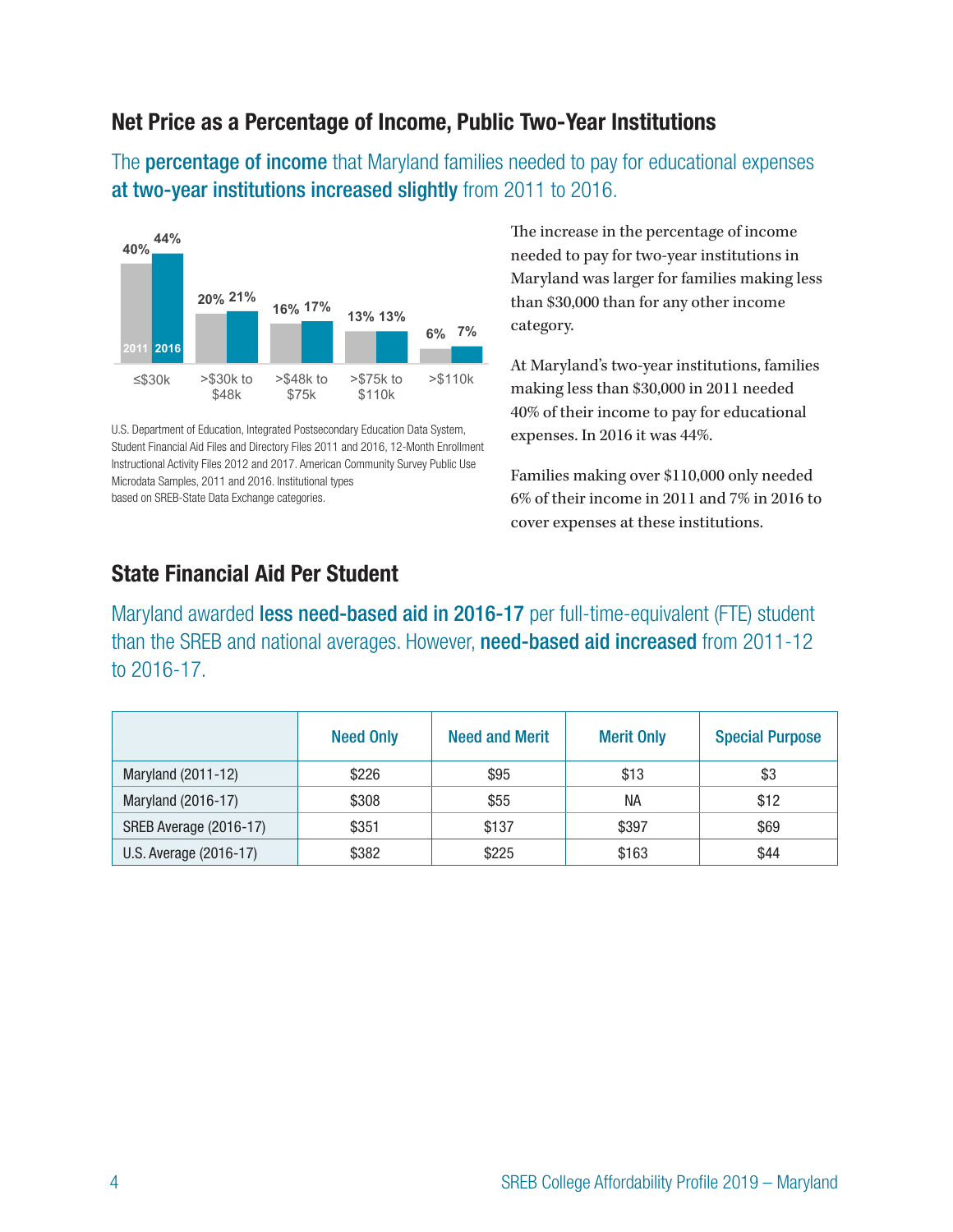The state spent \$226 on average per undergraduate FTE student on needbased aid in 2011-12 compared to \$308 in 2016-17. The SREB average in 2016-17 was \$351 and the national average was \$382.

Maryland spent \$55, on average, per FTE for financial aid that had need and merit criteria in 2016-17, much less than the SREB average of \$137 and the national average of \$225.



National Association of State Student Grant & Aid Programs 2012 and 2017 annual survey (results for public institutions only). U.S. Department of Education, Integrated Postsecondary Education Data System Instructional Activity File, 2012 and 2017, and Directory File, 2011 and 2016.

#### **Student Borrowing at Public Institutions**

In 2016-17, Maryland graduates **borrowed less than the national average** to earn degrees at all public institutions.

|                  | <b>Maryland</b><br>$2011 - 12$ | <b>Maryland</b><br>2016-17 | <b>SREB Average</b><br>2016-17 | <b>US Average</b><br>2016-17 |
|------------------|--------------------------------|----------------------------|--------------------------------|------------------------------|
| Four-Year Type 1 | \$18,782                       | \$21,311                   | \$21,546                       | \$21,139                     |
| Four-Year Type 2 | \$18,009                       | \$20,405                   | \$22,198                       | \$19,115                     |
| Two-Year         | \$7,932                        | \$9,720                    | \$9,693                        | \$9,356                      |

U.S. Department of Education, College Scorecard, 2011 and 2016. U.S. Department of Education, Integrated Postsecondary Education Data System, 12-Month Enrollment Instructional Activity Data Files 2012 and 2017 and Directory Files 2011 and 2016.

Graduates who sought a degree or certificate from four-year Type 1 universities in Maryland in 2016-17 borrowed, on average, \$21,311 and graduates of four-year Type 2 institutions borrowed \$20,405. These amounts were higher than average amounts borrowed in 2011-12 and the national average in 2016-17.

Students at public two-year colleges borrowed, on average, \$9,720 in 2016-17, more than the average amount in 2011-12 but close to the SREB average in 2016-17.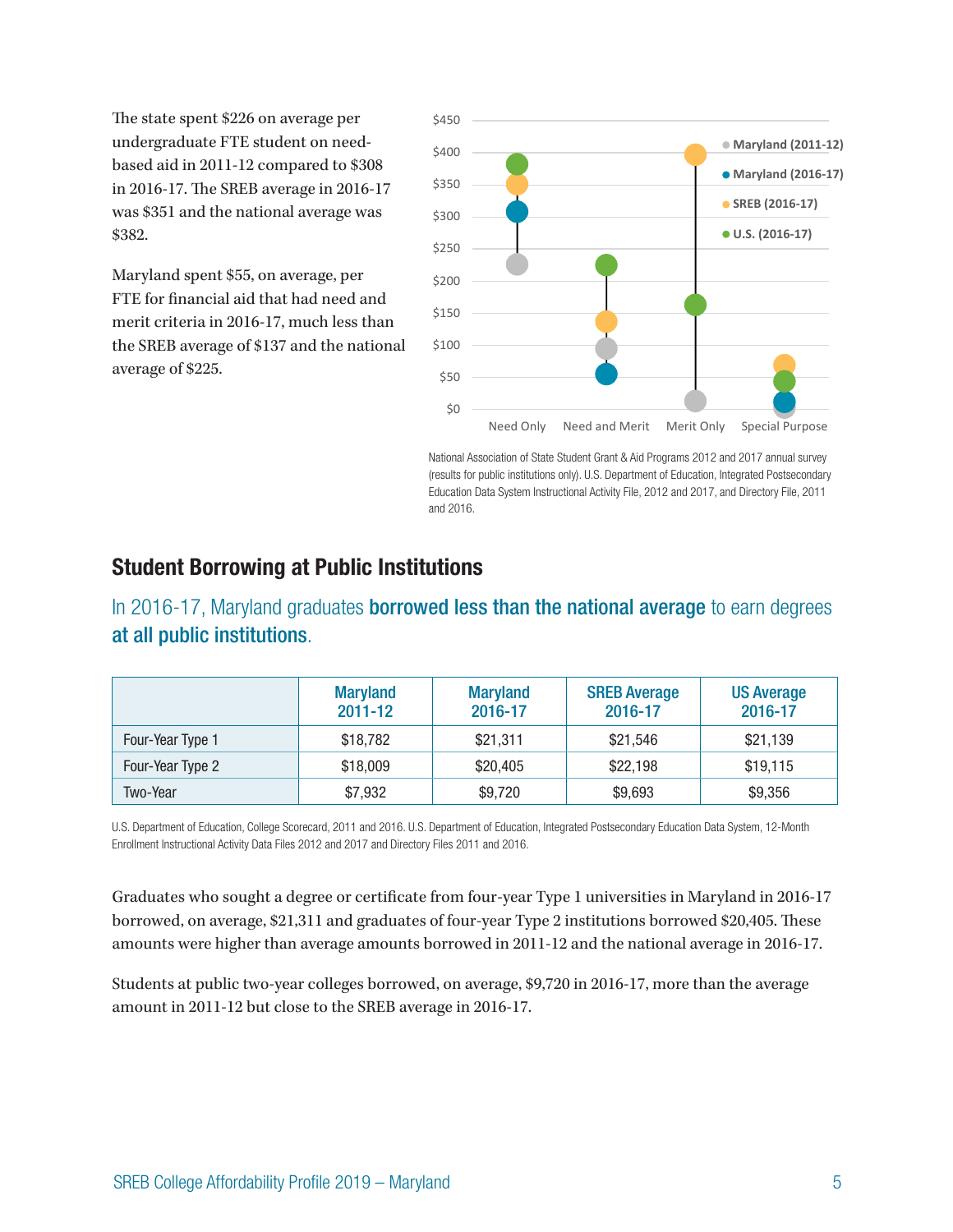## **Changes in Tuition and Fees, CPI, and Household Income**

Compared to the Consumer Price Index and household income, tuition and fees at Maryland public colleges and universities increased at a faster rate between 2006-07 and 2016-17.

Over that decade, the CPI increased by 19% and median household income in Maryland increased by 25%, while tuition and fees increased by 27% at four-year institutions and two-year institutions.



Sources: Consumer Price Index retrieved from FRED, Federal Reserve Bank of St. Louis: Bureau of Labor Statistics, South urban area, 2017. Tuition and fees retrieved from the U.S. Department of Education, Integrated Postsecondary Education Data System, Institutional Characteristics Files, 2006 to 2016. Median household income in current dollars retrieved from FRED, Federal Reserve Bank of St. Louis: U.S. Census Bureau, Current Population Survey, Annual Social and Economic Supplements, South region, 2019.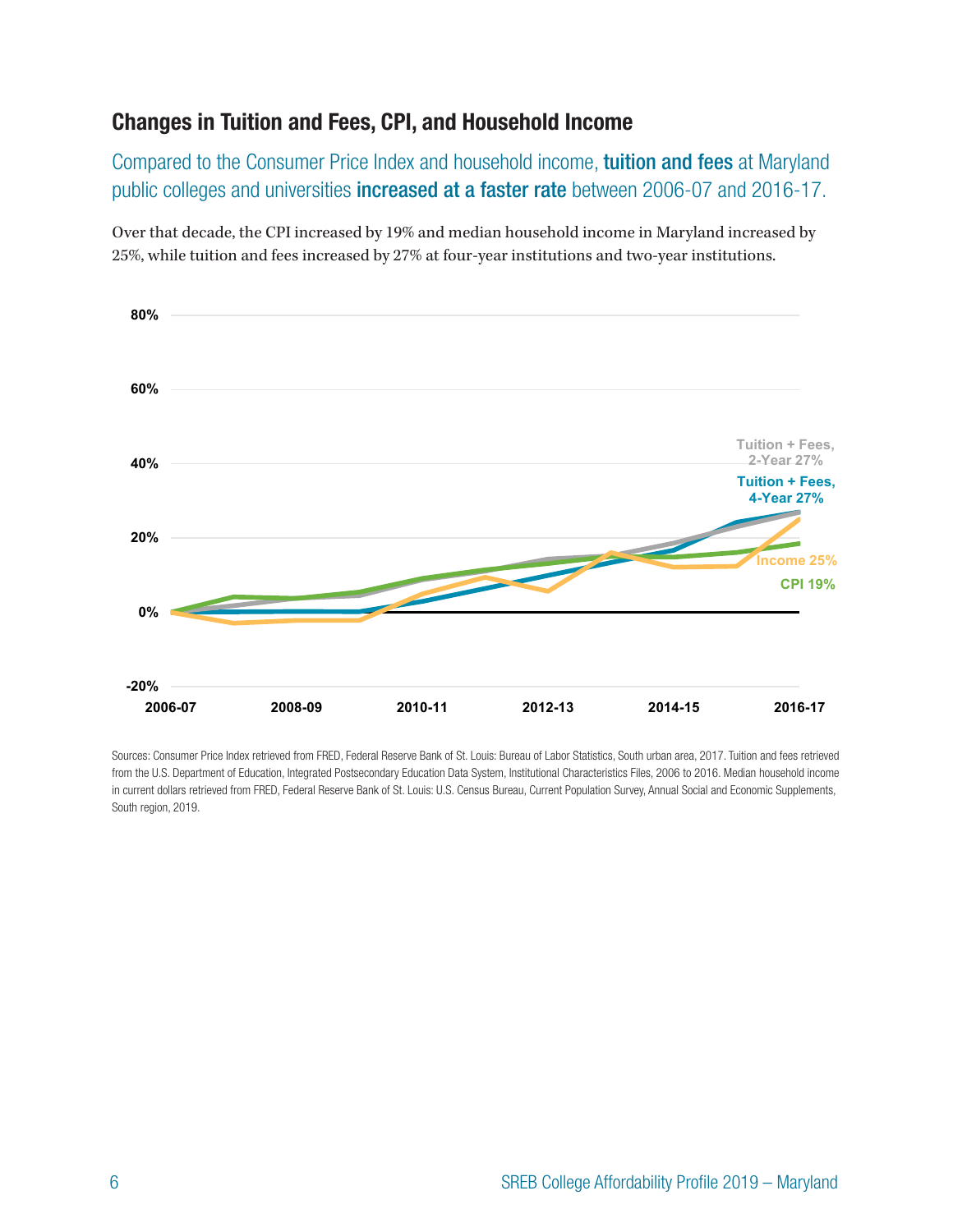### **State Appropriations vs. Tuition and Fees: Share of Funding**

Operating expenses at Maryland's public four-year institutions were split nearly evenly between tuition and fees and state appropriations in 2016-17.

In 2016-17, net tuition and fees at Maryland's four-year institutions made up 51% of total funds available for operations of the state's public institutions, while state appropriations supplied the remaining 49%. In comparison, state appropriations provided 50% in 2006-07. The shift in who pays for majority of operating expenses at public four-year institutions occurred after 2008-09.



**20%** Source: SREB-State Data Exchange

#### Operational funds consisted mostly of state appropriations for Maryland's public two-year **0% 2006 2006-0711 <b>2016-17 2016-17 2016-0712 2016-0712 2016**

61% 62% Maryland's public two-year colleges have seen little change in the portion of operational revenue from nate seem note enange in the person or eperadic **60%** tuition and fees and from state and local appropriations. Appropriations provided 61% of revenues in 2006-07 and 2016-17; tuition and fees made up the remaining 39% during both years.

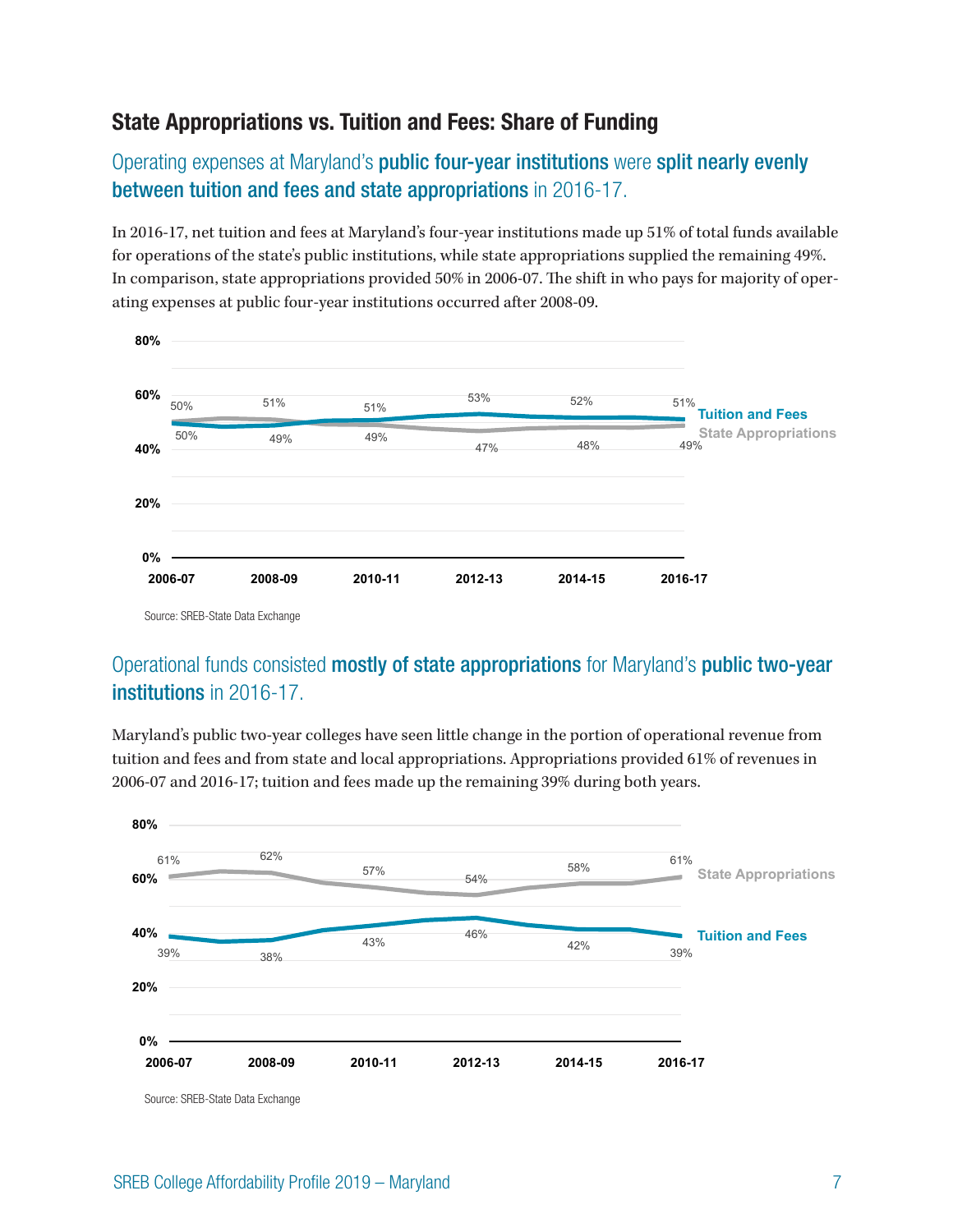#### **Additional State Context**

**Postsecondary Enrollment**. In 2016-17, 27% of students in Maryland were enrolled in public four-year Type 1 institutions, 27% were enrolled at public four-year Type 2 institutions, and 46% were enrolled in public two-year colleges.

**First-Year Retention**. For the 2016 cohort, 93% of students attending public four-year Type 1 institutions in Maryland were still enrolled one year later, 86% were retained after the first year in public four-year Type 2 institutions, and 70% were retained at public two-year colleges.

**Pell Grants**. In 2016-17, 17% of the average cost of attendance in public four-year Type 1 institutions in Maryland was covered by the average Pell Grant award. The average grant amount covered 18% of costs in public four-year Type 2 institutions and 23% of costs in public two-year colleges.

**Education Attainment**. In 2017, over 51% of Maryland's working adult population between ages 25 and 64 had a postsecondary credential of value. The state's educational attainment goal is to reach 55% by 2025.

**Student Debt**. In Maryland, 55% of the class of 2018 graduated with debt, owing an average of \$29,178.

Sources: Enrollment: U.S. Department of Education, Integrated Postsecondary Education Data Systems, 2016. Retention: SREB-State Data Exchange. Pell: U.S. Department of Education: 2016-2017 Award Year Grant Volume by School (2018) and SREB analysis of National Center for Education Statistics student financial aid survey, 2016-17. Educational attainment: State Higher Education Master Plans and Lumina Foundation, "A Stronger Nation," 2019. Student debt: The Institute for College Access & Success,"Student Debt and the Class of 2018" (2019).

## **Maryland Institutions by Type**

#### **Public Four-Year Type 1**

University of Maryland-Baltimore County University of Maryland-College Park Morgan State University

#### **Public Four-Year Type 2**

University of Baltimore Bowie State University Coppin State University Frostburg State University University of Maryland Eastern Shore Salisbury University St Mary's College of Maryland Towson University

#### **Public Two-Year**

Allegany College of Maryland Anne Arundel Community College Baltimore City Community College Cecil College College of Southern Maryland Chesapeake College Frederick Community College Garrett College Hagerstown Community College Harford Community College Howard Community College Montgomery College Prince George's Community College Wor-Wic Community College Carroll Community College The Community College of Baltimore County